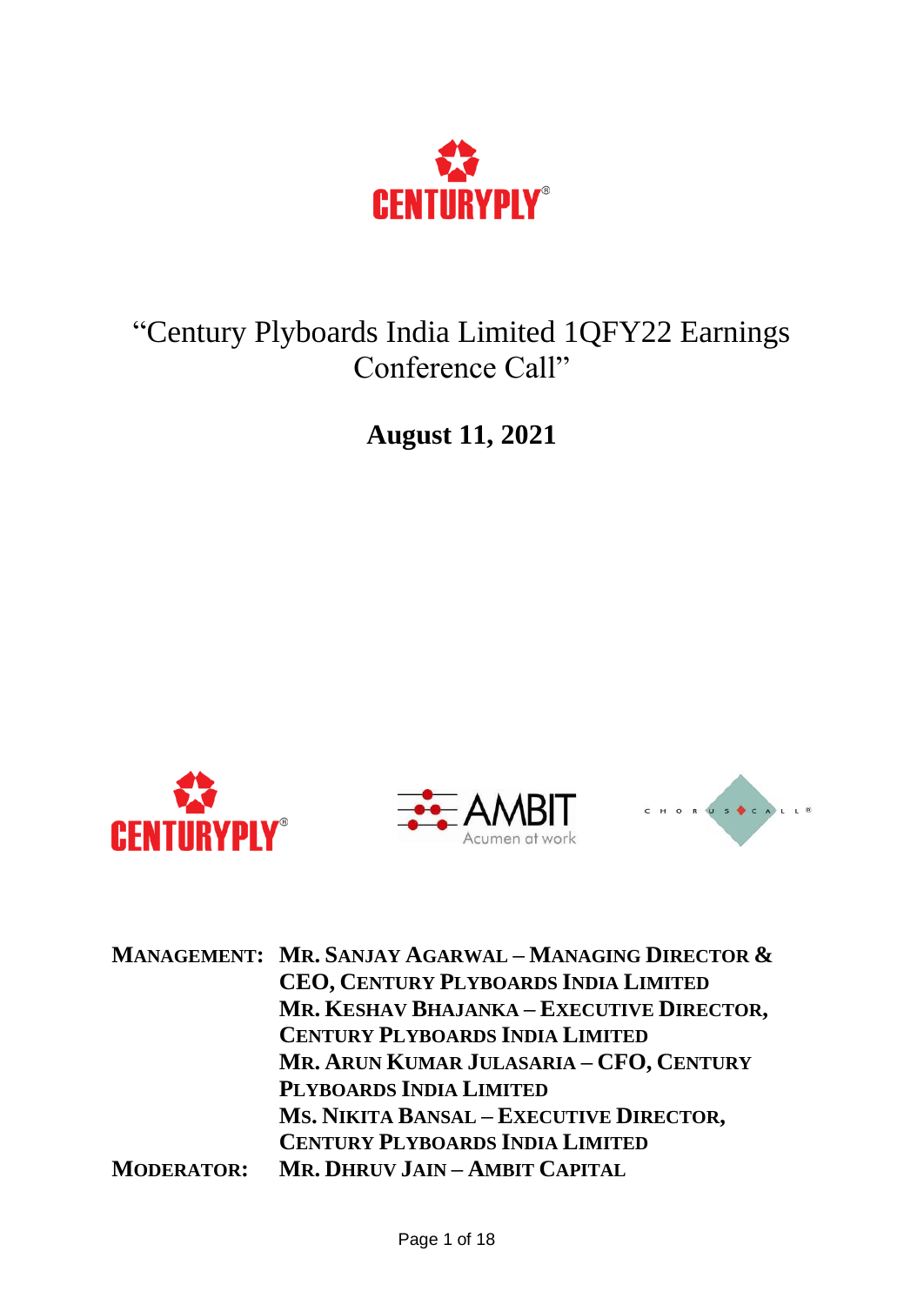

| <b>Moderator:</b>       | Ladies and gentlemen good day and welcome to the Century Plyboards India Limited 1QFY22         |
|-------------------------|-------------------------------------------------------------------------------------------------|
|                         | Earnings Conference Call hosted by Ambit Capital. As a reminder all participant lines will be   |
|                         | in the listen-only mode and there will be an opportunity for you to ask questions after the     |
|                         | presentation concludes. Should you need assistance during the conference call, please signal an |
|                         | operator by pressing "*" and then '0' on your touchtone telephone. Please note that this        |
|                         | conference is being recorded. I now hand the conference over to Mr. Dhruv Jain from Ambit       |
|                         | Capital. Thank you and over to you sir.                                                         |
|                         |                                                                                                 |
| Dhruy Jain <sup>.</sup> | Thank you Hello everyone Welcome to 10FY22 Farnings Calls Century Plyboards India               |

- u. Hello everyone. Welcome to 1QFY22 Earnings Calls Century Plyboards India Limited. We have a task from the management side Mr. Sanjay Agarwal - Managing Director and CEO. Mr. Keshav Bhajanka – Executive Director, Mr. Arun Kumar Julasaria – CFO of the company and Ms. Nikita Bansal – Executive Director. Thank you and over to you sir for your opening remarks.
- **Sanjay Agarwal:** Thank you Dhruv. Good afternoon friends, I Sanjay Agarwal MD and CEO of the company, along with Mr. Keshav Bhajanka – Executive Director; Ms. Nikita Bansal – Executive Director, Mr. Arun Julasaria – CFO of the company and we have all joined together in welcoming you to the 1QFY22 results call of Century Plyboards India Limited. Hope you and all of your family members are safe and healthy during the pandemic time.

As we stated in previous quarter call, this year has started with impact of second wave of pandemic. Despite the second wave we have delivered good results which are better than our own expectations with the second half of June doing much better with the fading of second wave. It is heartening to note that the residential real estate sales of major nine cities in India in 1QFY22 have only did 18% quarter-on-quarter despite May and first half of June being almost a washout. We thus believe that the demand for wood panel sector is likely to be remain positive in the times to come. We are doing our working internally and we'll come out with a detailed roadmap for next 3 years in the forthcoming 2QFY22 conference call. July 21 too has shown progress with plywood showing a strong a recovery followed by laminate and MDF segments. Our recent initiatives ILP, SFA, ViroKill Technology, fireproof plywood and roping in of Vector agency and BCG for removing the inefficiencies in the system to drive quality earnings growth over the next 3 to 5 years.

Our MDF brownfield expansion at Hoshiarpur has been delayed by one quarter and is now expected to come on stream by 1HFY23. Our South MDF CAPEX has also been deferred a little bit due to delay in getting requisite approvals on account of persistent second wave in the region. Input costs in all the segments have gone up significantly over the past few months. We have largely passed on most of the input costs increased by taking in price hikes across product segments.

As far as raw material certainty is concerned while our Myanmar plant is not doing so well due to the coupe in Myanmar. We have now started sourcing face veneer from our recently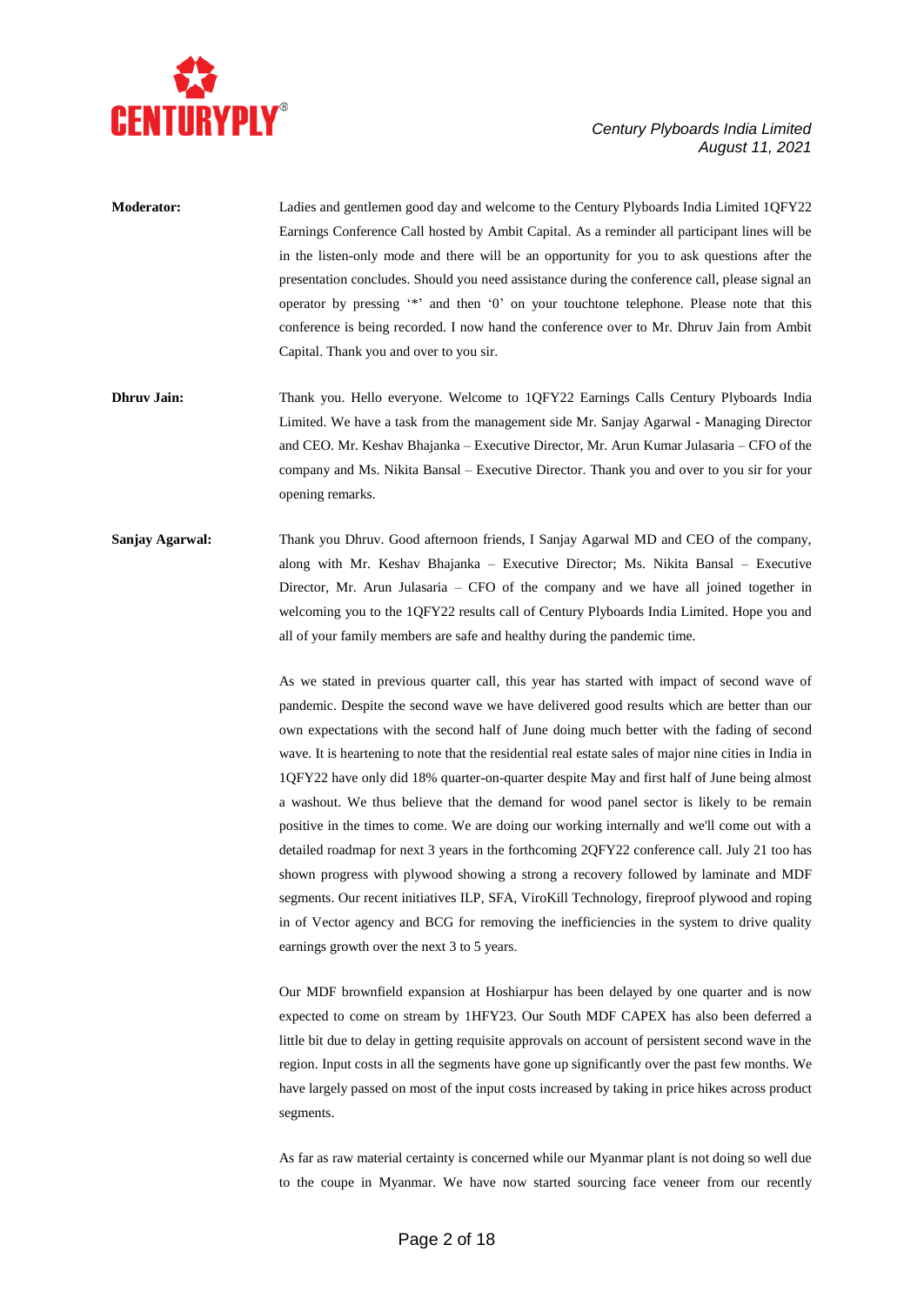

commenced face veneer unit in Gabon in Africa. Our working capital hence increased in Q1 to 108 days and that is largely because of inventory days which has gone up by 43 days. These inventories have already started coming down with demand opening up in July and would further come down by end of Q2. Happy to share that despite the challenging scenario, our team has done an excellent job in maintaining a strict discipline on the receivables which has been maintained at around 52 days. Despite higher working capital days our net debt stands at mere 48 crores at the end of 1QFY22. We have also launched a TVC for laminates yesterday.

With these remarks I hand it over to  $CFO - Mr$ . Arun Julasaria, to take you through key financial figures, post which we will be open to your queries. Thank you.

**Arun Julasaria:** Thank you sir. Good afternoon ladies and gentlemen. First of all I would like to mention customarily disclaimer that this con-call is just to discuss company's historical numbers and future outlook. In no way this should be construed as an invitation to invest in the company. Results for the quarter along with detail analysis has already mailed to most of you and also posted on the stock exchange and company websites.

> Just taking you through the macros; our top line on YOY basis has grown by 124% to 448.8 crores against 200.6 crores last year. EBITDA margin was 14.7% at 66.1 crores against 5.4 crores in the same quarter. Profit after tax was 33.8 crores against loss of 8.49 crores in the last year. All segments performed well. Quarter-on-quarter performance had declined due to second wave of Covid and we expect the same to normalize in Quarter 2 as July month has been encouraging.

> On balance sheet front, our net worth is now close to 1300 crores. Return ratios and working capital cycle were impacted due to impact of second wave of Covid. We continue to look at the future with optimism and better performance every quarter. With these words I open the conference call for questions and answers. Thank you.

- **Moderator:** Thank you very much sir. Ladies and gentlemen, we will now begin the question-and-answer session. Our first question is from the line of Hrishikesh Bhagat from Kotak Asset Management.
- **Hrishikesh Bhagat:** So, my question is first related to MDF. If I look at the margin performance there has been an improvement sequentially despite a decline in revenue. I understand there is an impact of price hike but just wanted incrementally from here on, I think considering the delay in announcing new capacity, is there a scope for further improvement in margins in MDF or do you think that further price increase or margin improvement will look difficult and will attract new supply from other region?
- **Sanjay Agarwal:** MDF is an area where supplies from other regions cannot be too high. Everybody, if I have some excess material, I will send to other zone. So, I don't expect too much of filtration from other zones. As far as margin is concerned, we follow a system. We practically target a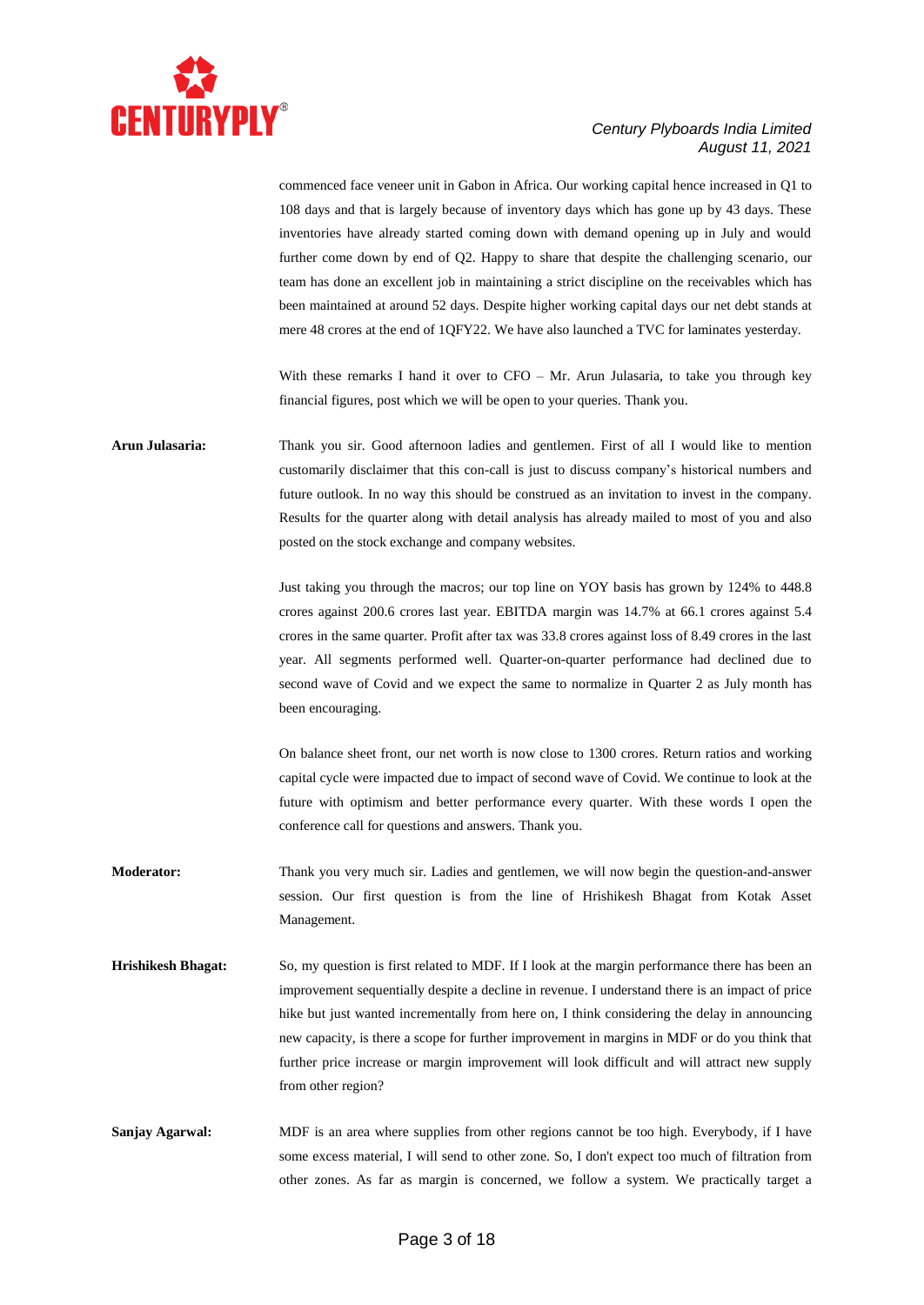

particular kind of an EBITDA and we try to follow it. At sometimes it's rise a little bit, at sometimes it goes up a little bit but we try to follow the EBITDA. So, you will see that after the initial hiccups and the changes happening in the industry the EBITDA is mostly hovering around 26% to 28% actually. Even coming times yes, there may be some price rise due to the input increase that we have been able to pass on as an when possible. I don't think there will be much variation as far as margins are concerned.

- **Hrishikesh Bhagat:** Second question is on the CAPEX on South MDF. Now I know the CAPEX number is yet to be frozen, historically we have been speaking about 550-600 crores kind of CAPEX. So just around it, is there a likelihood that this CAPEX number could remain upside or there is a upside risk to the CAPEX number with the recent increase in input cost? Secondly, has there been any work started on the ordering front for the South CAPEX also?
- **Arun Julasaria:** No, I don't think there is too much of a risk of an increase in the overall project cost. Yes, most of the machinery has been finalized but the orders have been posed yet.
- **Moderator:** Our next question is from the line of Chetan Gindodia from AlfAccurate Advisors Pvt. Ltd.
- **Chetan Gindodia:** My question is with respect to our plywood segment. So, what are the demand trends that the company is seeing in the June month and also in the July month? So, July month have we crossed the last year levels and how are the demand trends now picking up after lockdown?
- **Nikita Bansal:** So definitely the recovery in June was much-much faster and much better than what we saw last year. July also the recovery is very-very good and we hope that going forward we will see a good recovery and hopefully growth in the future.
- **Chetan Gindodia:** With respect to our MDF margins, so we had earlier alluded that the South CAPEX would be a slightly lower margin business and now that the Hoshiarpur plant has also been delayed, so are we expecting any margin pressure on the MDF business with increasing supply?
- **Sanjay Agarwal:** No, but right now you will see because the increase in supply is not happening, so I don't see any margin pressure but yes as and when the plants come up, we see the history in every product that as a new plant comes in, there will be for some time, there will be margin pressure. But right now because these plants have delayed, so they are actually a better thing in the other way that yes the quantum is not coming up but whatever existing we have, the margin pressure will not come on them.
- **Chetan Gindodia:** And also, you had earlier said that the laminate business margins of 19% and then 22% that we had seen in Q3 and Q4, these margins will going be normalized. So, laminate business how do we see the margin now, there was increased cost pressure here, so have we passed on the cost increase?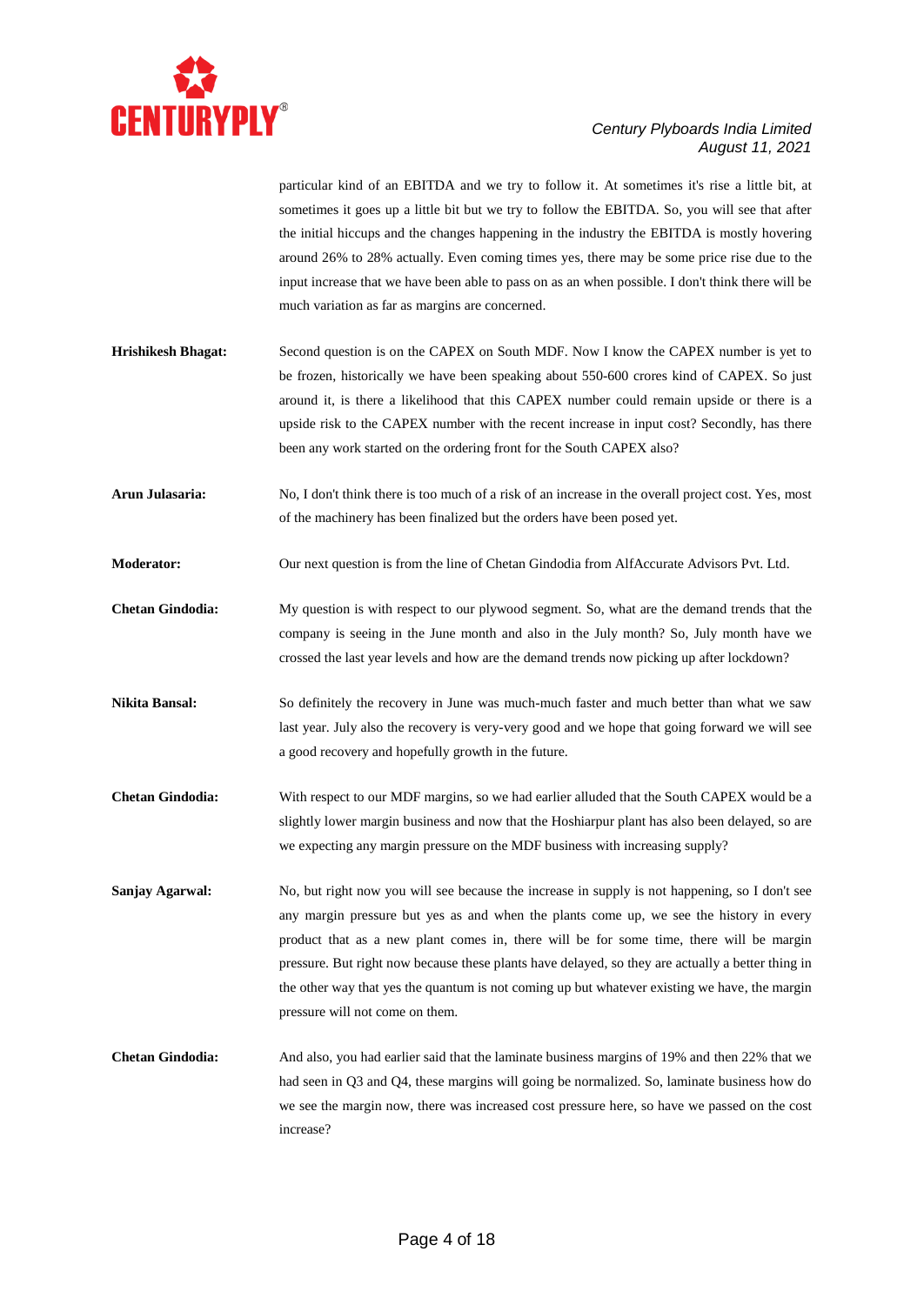

| Arun Julasaria:        | Yes. After the latest raw material increases, we had passed it all on in the last quarter itself.     |
|------------------------|-------------------------------------------------------------------------------------------------------|
|                        | But melamine has against spiked and a couple of other raw materials are looking on the high.          |
|                        | So we are looking to take another price increase in the near future. Sustainable margin in            |
|                        | laminates as we have stated earlier are likely to between 15% to 17% and we are working               |
|                        | towards the same and we are very confident that we'll be able to achieve the same.                    |
| Moderator:             | We will take a next question from the line of Rahul Agarwal from Incred Capital.                      |
| <b>Rahul Agarwal:</b>  | Just two questions, firstly could you quantify what is the price hike you took in the first quarter   |
|                        | across your four segments?                                                                            |
| Sanjay Agarwal:        | All the segments. So MDF, we have taken a price rise of about 4% and in certain two                   |
|                        | thicknesses we have taken the price rise of about 15%. So, average price rise may have been           |
|                        | about 6% or so. As far as plywood is concerned, we have taken about 2% price rise. Laminate           |
|                        | I think Keshav will be able to tell better.                                                           |
| Keshav Bhajanka:       | Laminates we have taken a $(+3%)$ price hike in last quarter.                                         |
| <b>Rahul Agarwal:</b>  | Anything on the particle board side?                                                                  |
| Sanjay Agarwal:        | Particle board we have taken only 3%, 3% price hike in the particle board.                            |
| <b>Rahul Agarwal:</b>  | So, the reason for basically very high realizations in MDF and particle board quarter-on-             |
|                        | quarter, is it broadly price hikes or is it everything else? Was this number normal?                  |
| Sanjay Agarwal:        | Actually, particle board even I have not been able to assess the exact reason. The price hike is      |
|                        | not really into highs but we see a little bit of a higher realization there but I'm till now not been |
|                        | able to see why. That makes a difference. So, you can say the value-added products are selling        |
|                        | a little bit more.                                                                                    |
| <b>Rahul Agarwal:</b>  | So, any reason for MDF price hike, sorry the realization being higher by 10% QOQ, is that             |
|                        | normal?                                                                                               |
| <b>Snajay Agarwal:</b> | Actually, price rise is 4% and the two thicknesses we have taken a higher price rise of 16% or        |
|                        | 15%. Even then that does not make for a difference of higher realization. So the reason can be        |
|                        | a little bit of a product mix where actually our premium plus product and pre laminated MDF           |
|                        | board, so I do not have the quantity but yes those two products make a difference to the overall      |
|                        | realization because our premium plus actually is costlier by more than 30% or 25% and so is           |
|                        | the pre laminated MDF also. If they increase by even a small percentage it makes a good               |
|                        | difference to the total realization.                                                                  |
| <b>Rahul Agarwal:</b>  | Lastly any comments?                                                                                  |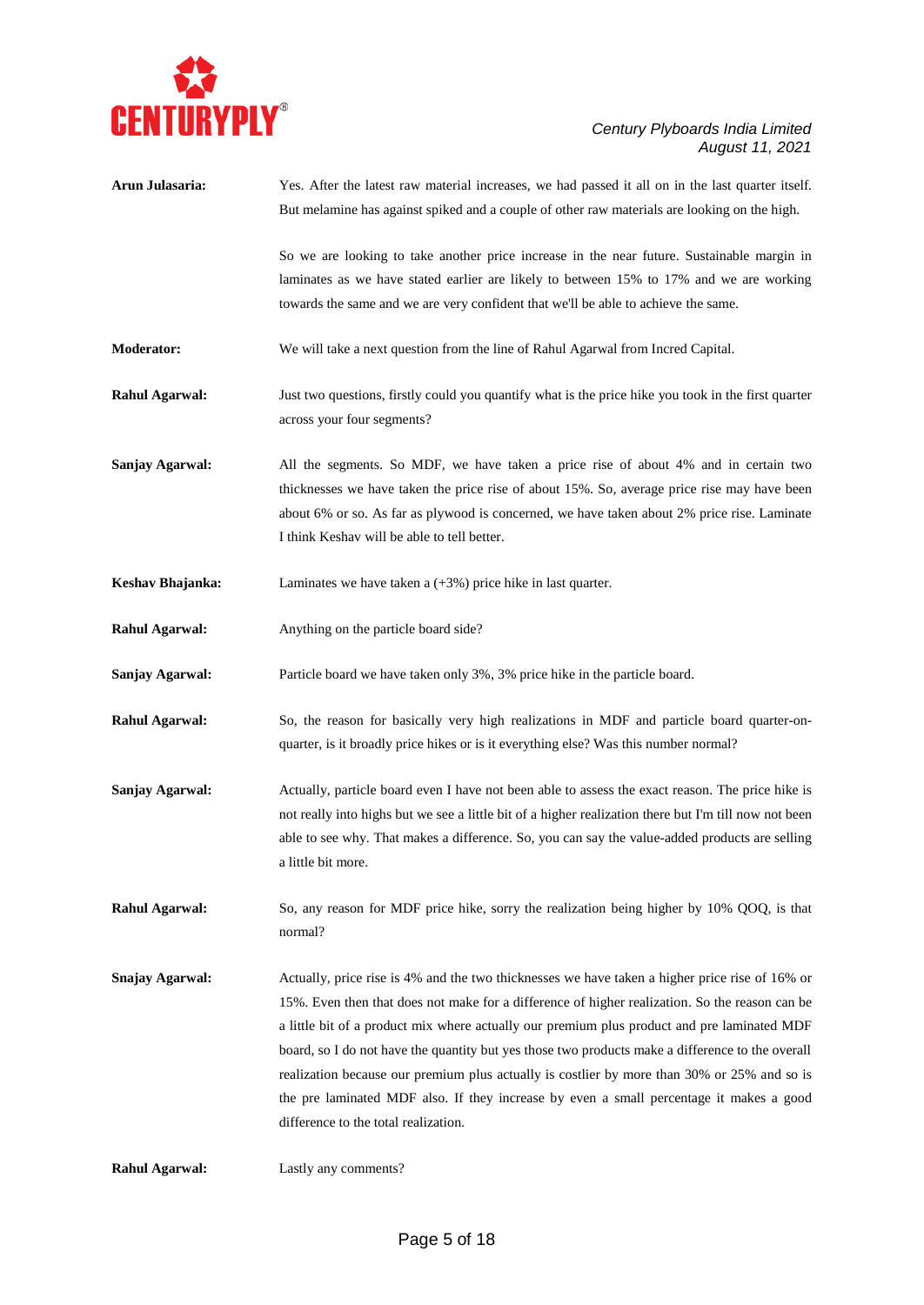

| Sanjay Agarwal:       | I do not have the exact numbers at the moment, so I cannot give you the number.                                                                                                                                                                                                                                                                                                                                                                                                                                                                                                                                                                                                                                                                                                                                                                                                                                                                                                                                                                                                                                                                                |
|-----------------------|----------------------------------------------------------------------------------------------------------------------------------------------------------------------------------------------------------------------------------------------------------------------------------------------------------------------------------------------------------------------------------------------------------------------------------------------------------------------------------------------------------------------------------------------------------------------------------------------------------------------------------------------------------------------------------------------------------------------------------------------------------------------------------------------------------------------------------------------------------------------------------------------------------------------------------------------------------------------------------------------------------------------------------------------------------------------------------------------------------------------------------------------------------------|
| <b>Rahul Agarwal:</b> | No problem sir. Just lastly on the Sainik performance, if you can comment qualitatively how<br>did the segment do both in water resistant or waterproof? Thank you.                                                                                                                                                                                                                                                                                                                                                                                                                                                                                                                                                                                                                                                                                                                                                                                                                                                                                                                                                                                            |
| Sanjay Agarwal:       | Sainik, waterproof.                                                                                                                                                                                                                                                                                                                                                                                                                                                                                                                                                                                                                                                                                                                                                                                                                                                                                                                                                                                                                                                                                                                                            |
| Nikita Bansal:        | So actually, usually we don't like to share this information but both have recovered well and<br>are doing well.                                                                                                                                                                                                                                                                                                                                                                                                                                                                                                                                                                                                                                                                                                                                                                                                                                                                                                                                                                                                                                               |
| Moderator:            | Our next question is from the line of Aasim Bharde from Dam Capital Advisors Ltd.                                                                                                                                                                                                                                                                                                                                                                                                                                                                                                                                                                                                                                                                                                                                                                                                                                                                                                                                                                                                                                                                              |
| <b>Aasim Bharde:</b>  | I have more broader industry level questions. First one is on the anti-dumping duty decision on<br>same MDF that went against the industry. Could you tell us what may be a thinking of the<br>government on rejecting this one and does it provide any hints on what the government maybe<br>thinking on the other anti-dumping duty in the CVD recommendation?                                                                                                                                                                                                                                                                                                                                                                                                                                                                                                                                                                                                                                                                                                                                                                                               |
| Sanjay Agarwal:       | CVD is still in the process and no final decision has been taken as far as CVD is concerned and<br>anti-dumping very frankly both would not have come. That was also very clear in our minds.<br>Yes, we were trying for both. We are still expecting the CVD to come in but very frankly if<br>you really see today if you look at Green, they are able to export much more MFD right now<br>from India. So immediately as it is all these duties are not going to make much of a difference<br>to us. Yes, in a long term any such duties help the industry, there is no two things about it. It<br>will help more the people who are into South, again because of the easy approach from<br>exporters from other countries. But to bring it to North India to where we are operating right<br>now mostly, it is not that hurting to us very frankly. So long-term yes and I believe that it does<br>not come today. We will again try may be in 6 months' time or 8 months' time we will again<br>try and we will be able to provide with the ting. CVD, the results would come very soon. Now<br>within next 10-15 days I think we should have the result. |
| <b>Aasim Bharde:</b>  | Just wanted to understand, would there be any scenario where the government may end up<br>rejecting CVD as well? That's why I actually I was asking as what may be the thinking behind<br>the government decision.                                                                                                                                                                                                                                                                                                                                                                                                                                                                                                                                                                                                                                                                                                                                                                                                                                                                                                                                             |
| Sanjay Agarwal:       | The thinking behind the government in their mind is very difficult for me to comment on that<br>very frankly. They may be thinking that right now they might have got the the export is<br>happening so they might have learned about it, so then why do you need a protection? So, all<br>those thinking maybe going on we don't know. And CVD may be rejected because it is<br>completely Finance Ministry's because everything is now with the Finance Ministry. All the<br>groundwork has been done, every analytical position has been done and now it lies with the<br>Finance Ministry for the approval. It may or may not be approved because it's absolutely open<br>till it happens.                                                                                                                                                                                                                                                                                                                                                                                                                                                                 |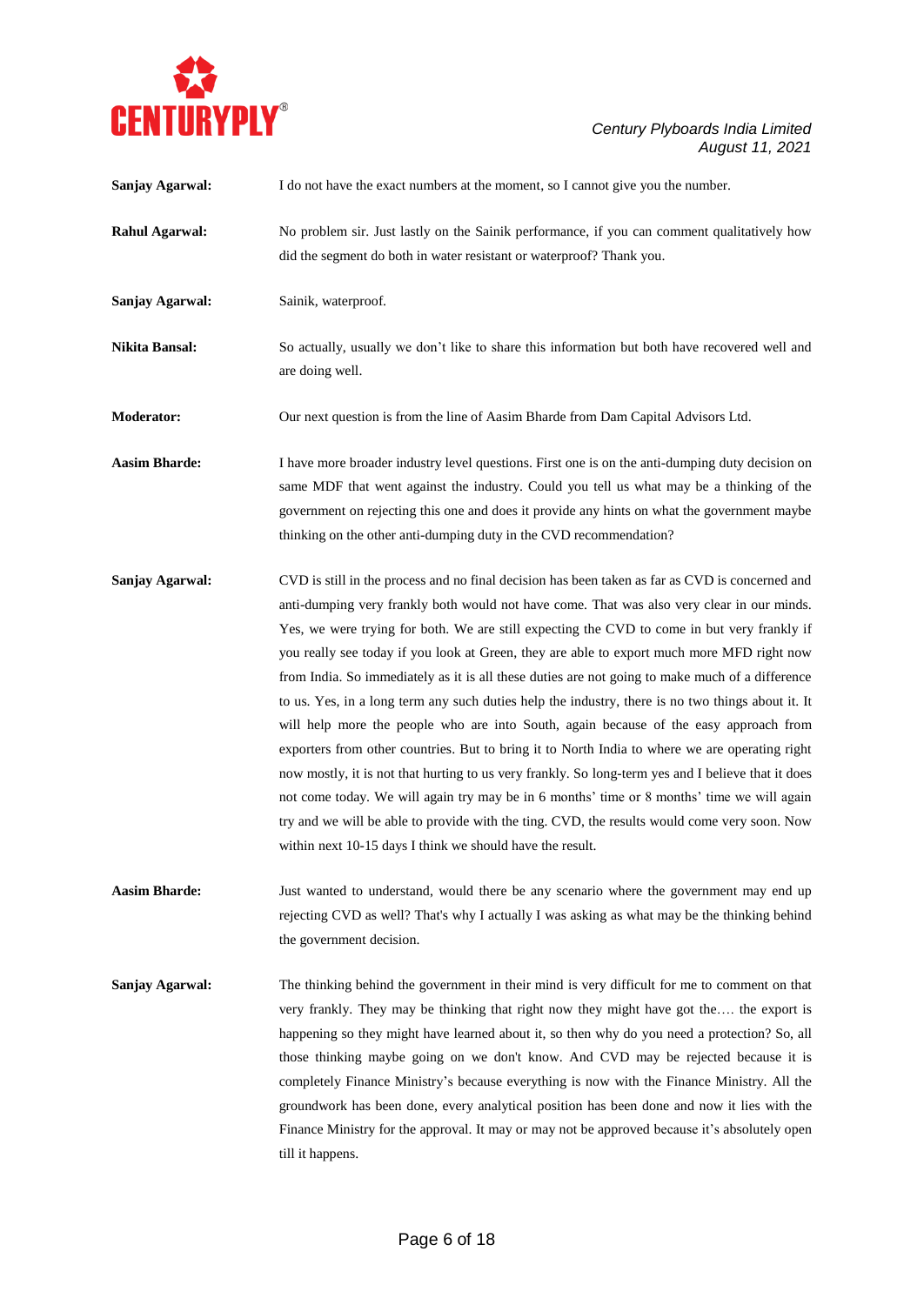

| <b>Aasim Bharde:</b> | Second question actually just for my knowledge                                                                                                                                                                                                                                                                                                                                                                                                                                                                                                                                                                                                                                                                                                                                                                                                                                                                                                                                                                                                                                     |
|----------------------|------------------------------------------------------------------------------------------------------------------------------------------------------------------------------------------------------------------------------------------------------------------------------------------------------------------------------------------------------------------------------------------------------------------------------------------------------------------------------------------------------------------------------------------------------------------------------------------------------------------------------------------------------------------------------------------------------------------------------------------------------------------------------------------------------------------------------------------------------------------------------------------------------------------------------------------------------------------------------------------------------------------------------------------------------------------------------------|
| Sanjay Agarwal:      | You must understand that actually at this juncture it is not going to affect the industry too<br>much.                                                                                                                                                                                                                                                                                                                                                                                                                                                                                                                                                                                                                                                                                                                                                                                                                                                                                                                                                                             |
| <b>Aasim Bharde:</b> | I understand that, right now imports are also looking at other markets but just that eventually<br>when markets overall come back into a steady-state balance thing may or may not. I get that.                                                                                                                                                                                                                                                                                                                                                                                                                                                                                                                                                                                                                                                                                                                                                                                                                                                                                    |
| Sanjay Agarwal:      | And you see the prices have risen mostly because of the logistic cost and the logistic cost from<br>other countries to India are not going to come down so fast. So shipping industry is in absolute<br>high, after maybe 10 years or so or may be 12 or so actually now they are at a high and these<br>products are affected highly by logistic costs actually. Only the logistic costs have gone up by<br>\$40 per cubic meter. They are not going to come down. I don't think until unless the new<br>plants come into production there are going to be much effects on our industry.                                                                                                                                                                                                                                                                                                                                                                                                                                                                                          |
| <b>Aasim Bharde:</b> | On MDF pricing, just wanted to understand in a scenario where raw material prices start to<br>decline would the industry also be compelled to pass on the benefit or is it like a pass<br>through                                                                                                                                                                                                                                                                                                                                                                                                                                                                                                                                                                                                                                                                                                                                                                                                                                                                                  |
| Sanjay Agarwal:      | This is never a job of cost versus price. It all depends on the market position. If the costs are<br>rising and the new plant comes up at that time, still the prices will go down actually and the<br>margins will shrink a little bit for some time until unless the demand catches up. This is<br>basically pricing is a job in today's times on the market scenario, on the demand supply<br>scenario. If the prices go down the cost of raw material go down but the demand goes up the<br>prices will go up. Yes, what we try our best as and when the prices go up, cost prices go up, we<br>try to pass it on. But that also depends on if today the marketing is good, so we are able to pass<br>it down. The market would have been bad, we would not have been able to pass it on because<br>MDF is still an industry which is maturing. Plywood we have got a branded material, so we are<br>able to pass on as and when the cost increase. In MDF still the branding is happening, it will<br>take some more time before this cost passing on can become an easy job. |
| <b>Aasim Bharde:</b> | Last question on particle board, any commentary on the space in general and what Century's<br>long-term plans are in this space?                                                                                                                                                                                                                                                                                                                                                                                                                                                                                                                                                                                                                                                                                                                                                                                                                                                                                                                                                   |
| Sanjay Agarwal:      | I think we haven't spoken every time because going forward we are looking, we are very<br>nositive on plywood, so we are expanding our plywood capacity also. We are expanding on                                                                                                                                                                                                                                                                                                                                                                                                                                                                                                                                                                                                                                                                                                                                                                                                                                                                                                  |

positive on plywood, so we are expanding our plywood capacity also. We are expanding on MDF also. We have not till date decided but if we go for the UP project then we will be expanding on particle board also. We are very positive in this space. So going ahead and you know that we have finalized the plant and Hoshiarpur is coming up within the H1 next year and South plant also we are very serious. We have finalized everything, the machinery etc. but yes because of the COVID, the land and the government approvals are still pending. We are very positive.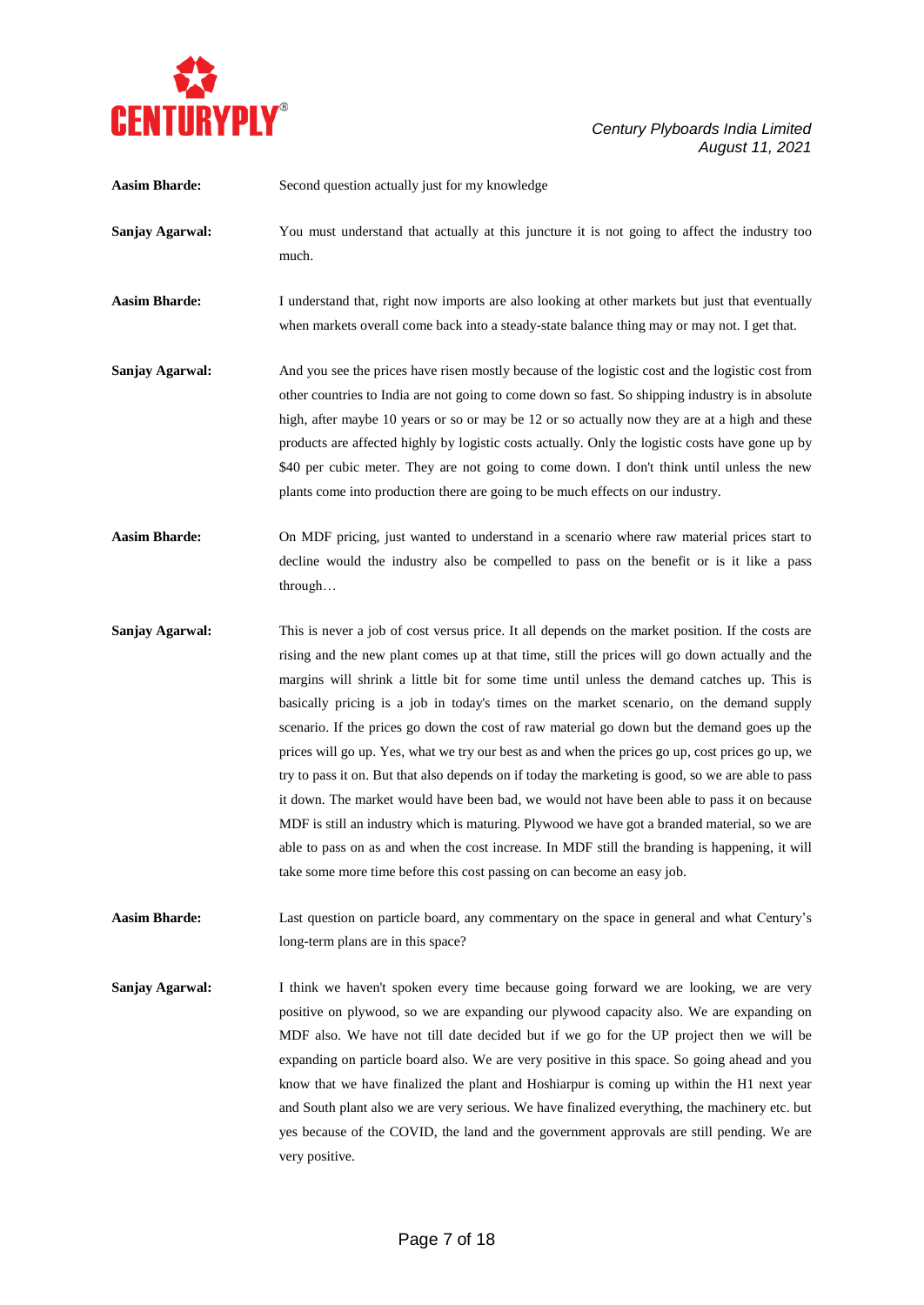

| <b>Aasim Bharde:</b> | The question was, so we keep hearing from you and all industry players about MDF and<br>plywood but nothing more than particle but what I get your point. Thanks a lot for answering                                                                                                                                                                                                                                                                                                                                                                                                 |
|----------------------|--------------------------------------------------------------------------------------------------------------------------------------------------------------------------------------------------------------------------------------------------------------------------------------------------------------------------------------------------------------------------------------------------------------------------------------------------------------------------------------------------------------------------------------------------------------------------------------|
|                      | all my questions and all the best.                                                                                                                                                                                                                                                                                                                                                                                                                                                                                                                                                   |
| Moderator:           | Our next question is from the line of Sneha Talreja from Edelweiss Securities.                                                                                                                                                                                                                                                                                                                                                                                                                                                                                                       |
| Sneha Talreja:       | My question is more pertaining to the current demand scenario, you rightly said that from June<br>onwards it has started to pick up and July also things can pick up in last quarter you definitely<br>guided for around 12% to 15% sort of a growth in plywood and again a double-digit growth<br>for laminate. Looking at this current scenario I just wanted to know the outlook for all the<br>segments.                                                                                                                                                                         |
| Sanjay Agarwal:      | I think I spoke before also on this. Outlook, are you looking at 2-3 years outlook?                                                                                                                                                                                                                                                                                                                                                                                                                                                                                                  |
| Sneha Talreja:       | Maybe 2 to 3 years.                                                                                                                                                                                                                                                                                                                                                                                                                                                                                                                                                                  |
| Sanjay Agarwal:      | Or immediate outlook?                                                                                                                                                                                                                                                                                                                                                                                                                                                                                                                                                                |
| Sneha Talreja:       | I think both should do.                                                                                                                                                                                                                                                                                                                                                                                                                                                                                                                                                              |
| Sanjay Agarwal:      | So immediately yes, we are positive and the markets have really revitalized in all the sectors, I<br>should say whether particle board or MDF or laminate. I think all the markets have revitalized<br>very well. And as far as the long-term is concerned I think by, I spoke in my speech also that<br>by next quarter when we speak at that time, we will have a roadmap which will be present to<br>all of you.                                                                                                                                                                  |
| Sneha Talreja:       | In the near term you are positive on this double-digit growth rate which you have already<br>guided in the last quarter?                                                                                                                                                                                                                                                                                                                                                                                                                                                             |
| Sanjay Agarwal:      | Actually, this double-digit thing very frankly, the things are in such a situation that even I think<br>we had a triple-digit growth from last quarter Q1 to this Q1. At this juncture actually to tell<br>you whether double-digit or triple-digit or single-digit has become very frankly, it does not<br>matter very frankly right now. Does it matter? Last year whatever we did I do not know what<br>is the kind of growth the company will get or any company will get. I hope this stabilizes more<br>and then next year we can talk about the single digit or double digit. |
| Keshav Bhajanka:     | One more point. The third wave is a completely unknown quantity. So, because of that it will<br>become little difficult as the MD has already said, we are very bullish going forward but again<br>these are certain things that are outside our control.                                                                                                                                                                                                                                                                                                                            |
| Sneha Talreja:       | My second question is actually related to the MDF segment. Just wanted to know your<br>percentage of sales coming in from the West market. Secondly, you definitely highlighted with                                                                                                                                                                                                                                                                                                                                                                                                 |

more number of players coming in you see pressure on margins coming up. That was second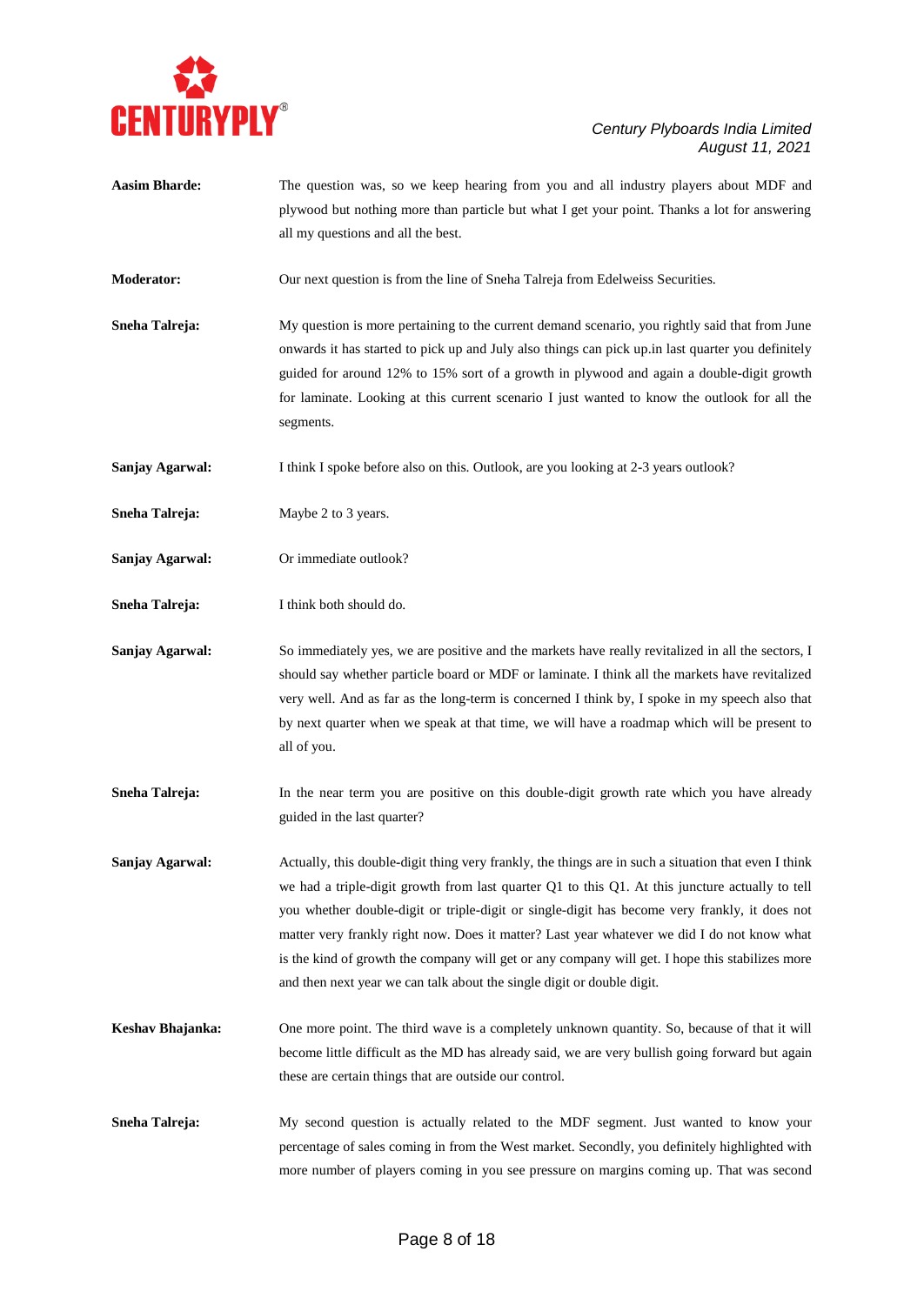

that what kind of a pressure do you see in margins coming up and thirdly since your capacities are getting delayed would there be a challenge in supplying material in let's say next year before your new South plants comes up? Is there any arrangement that you can go to some other players? For the time being the fill in the market that's the third one?

**Sanjay Agarwal:** At this juncture nobody will be ready to supply to us because everybody if I am getting Century Ply is getting this kind of a market reaction and we are able to sell. Nobody else will want to supply to us. Everybody wants to stay with their markets. The question of getting the supplies from anybody else does not stand right now. Number two, is actually whether the market will have 4 days of product. You see in South Rushil has just come up. And I don't think they have been able to consume their total capacity. I really don't see much of a shortage but as far as North is concerned, I see that North presently does not have a shortage of supply. And by the time there will be a shortage, I believe that our plant will be in production, by H1 next year. So, our plants will be in production. As far as South is concerned, by the time the capacity is created by Rushil is completed, I think our plant will be almost there to come up that is 1.5 years from now, we should say that, that is the situation. I don't see that there will be a shortage of material. Yes, there is always a little bit of either we have an excess production or we have a little shortage so that situation would go on depending upon the plant utilization, because of internal problems. Otherwise, I don't see much of a, neither downtrend or nor any uptrend.

**Sneha Talreja:** Also, lastly in case you can just provide the geographical mix for your MDF sales?

- **Sanjay Agarwal:** Geographically we usually do is 70% sale or 72%-73% sale is done in the North. Rest of it is divided in East-South and West. If you ask me a question that, why do we supply from outside North? There are products which are very good which pay us very good margins and which have got very good sale in other geographies and we have identified thicknesses and we have identified products in other areas which we sell into other areas. Yes, along with that our regular product also goes but it is always good to be in the market. If we once go out of the market then again when our plants have come up, at the time to get into the market will be very difficult. We try our best to sell most of our product in the North only because of logistical costs.
- **Moderator:** Our next question is from the line of from Chirag Shah from Value Quest.
- **Chirag Shah:** In terms of your new capacity coming in, by when North and you expect to start commercial production and South you said there's a delay. By when currently you are expecting that this plant will be on line?
- **Keshav Bhajanka:** With regards to North plant, we will be in production H1 of next year. The basic July as we all know is due to COVID and due to unprecedent circumstances that have been caused by COVID. With regards to the South plant, it is taking a little longer because getting the government licenses etc. is proving to be a little tricky because of the COVID scenario again.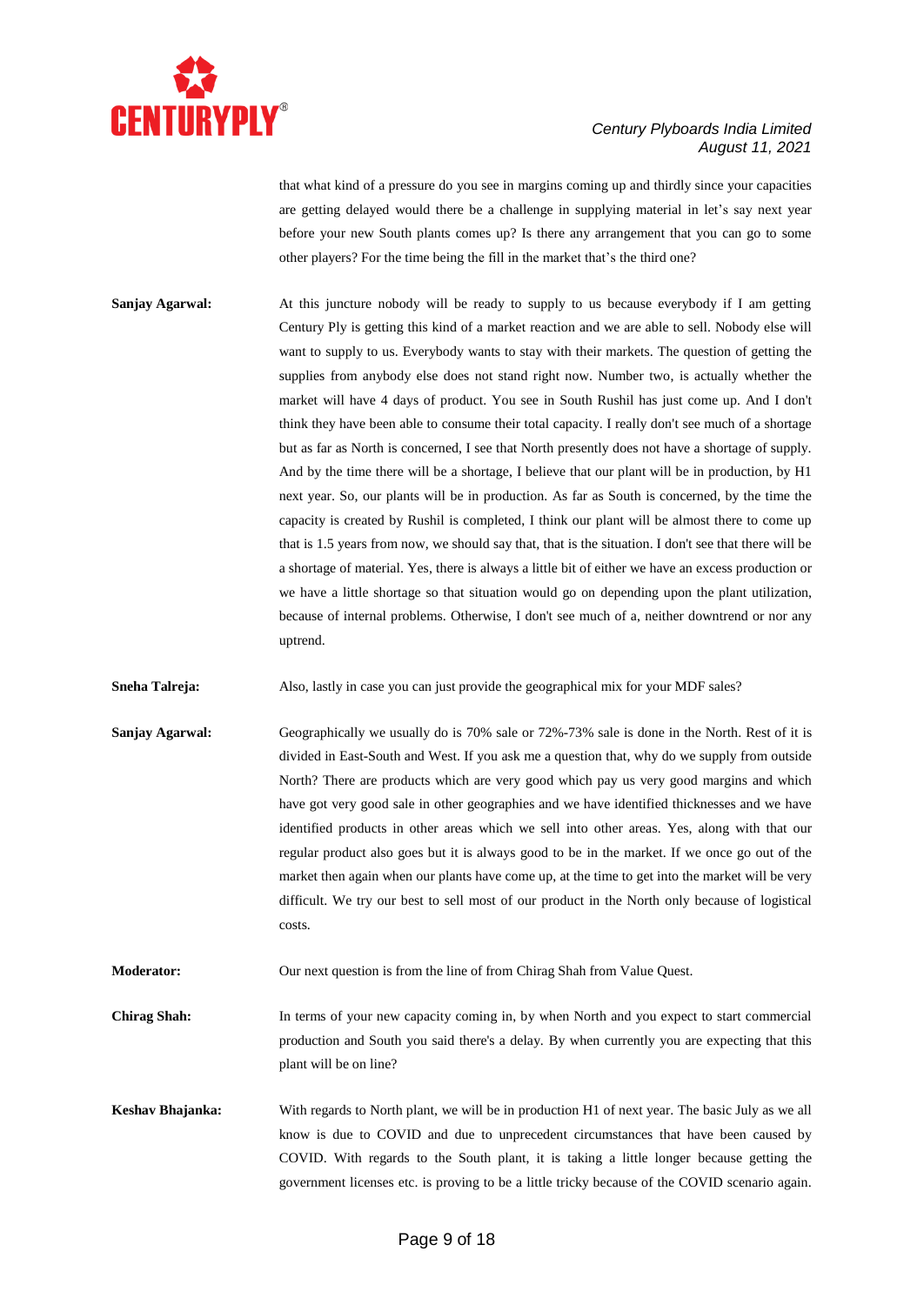

But I am sure that once we are able to get the licenses and the land approval, post that within 18 months we shall be able to commission the capacity.

**Chirag Shah:** North when you say H1 we should assume around Q2 end, is that a fair assumption?

**Keshav Bhajanka:** It will be within Q2. We are going to try to bring it early. There is a little bit of variability at this point in time.

**Chirag Shah:** On MDF annual volume guidance if you can throw some light, how is the demand trend etc. Because if you see Q4 you were running at almost optimum utilization. I understand in Q1 there were disruption and because of which volumes got impacted. Currently looking at the situation how you look at annual volumes panning out for this year?

**Sanjay Agarwal:** We have our plans of our AOP in all operating plan but then the first quarter has been washed out. I think June was yes, we were practically not exactly back to normal but yes quite near to normal July has done better, August is doing better. Again, a third wave is expected. Do you think that it will be wisdom on my part to actually give you a number right now? I don't think so. This will all, whatever I give you has no base. We want to do much better that and the factory is running at full capacity at the moment even if there is some gap in the manufacturing and sales so we increase our stocks or decrease our stocks accordingly but we try to use the manufacturing capacity to its maximum.

**Chirag Shah:** In terms of realization, so whatever realization you did in this quarter is it a sustainable number going ahead?

- **Sanjay Agarwal:** See, again I think, I have told that we go by always we fix a percentage and EBITDA we have fixed for MDF is 26% to 28%, we will hover around that. The prices etc. everything will depend on the market. We try our best to maintain between this 26% to 28%. When the new plant will come up, at that time it may go down also. I am sure it will go down very frankly which will again over a period of a year or 6 months when the capacity will be consumed by the market, it will again and you have seen all that ups and downs of MDF you have seen. When our plants came out and when the Green South plant came up at that time the EBITDA really went down. We all had the price decrease in the market and then again, we have been able to come up so the cycle will keep on repeating itself.
- **Chirag Shah:** What was the domestic consumption of MDF in FY21?

**Sanjay Agarwal:** Very frankly I don't have any number at the moment.

**Chirag Shah:** Total industry consumption?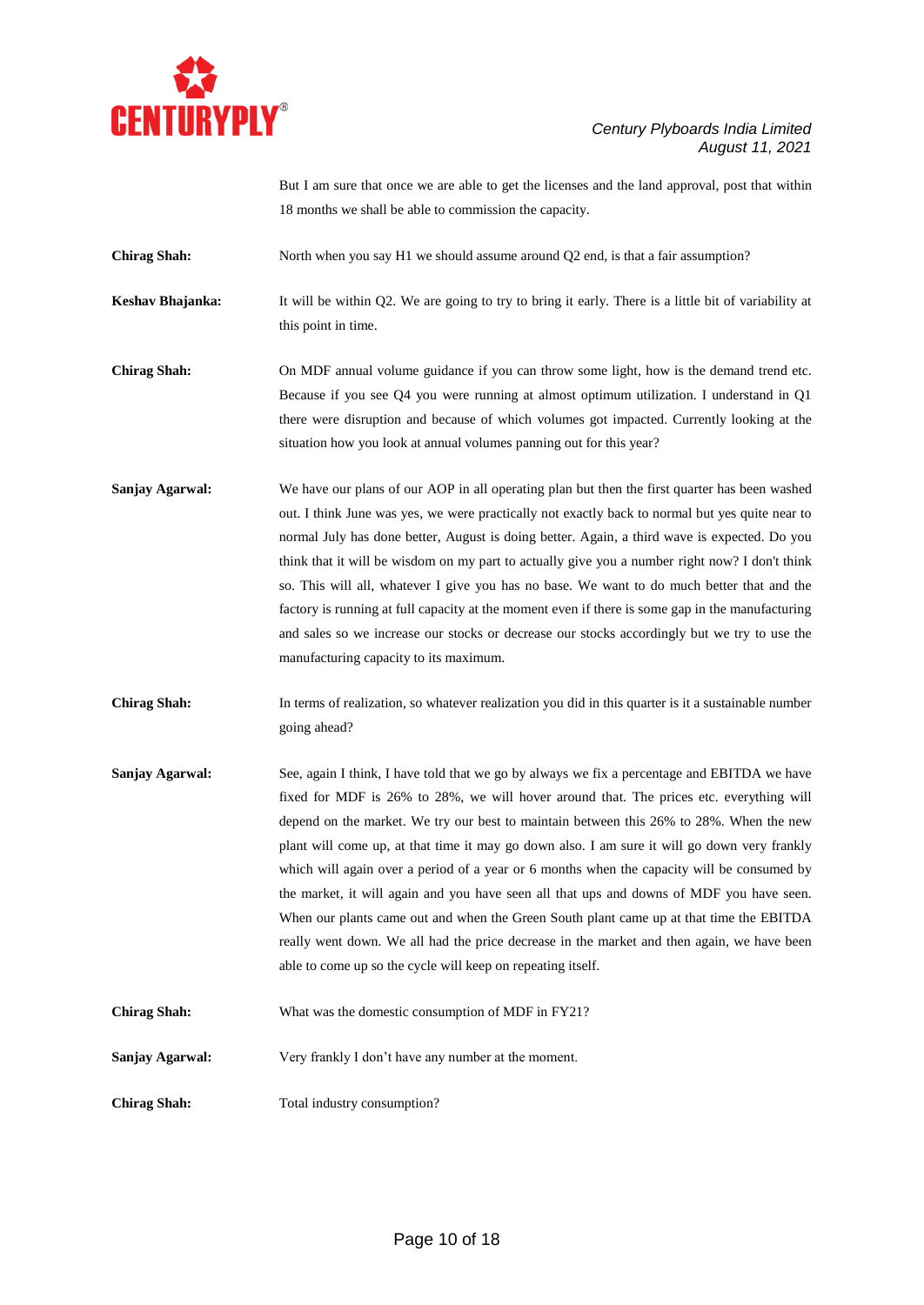

| <b>Sanjay Agarwal:</b> | About 1.3 million CBM but very frankly I am not so sure. These are all numbers which we<br>actually do an estimate sitting on our table. Around 2,500 crores and 1.3 million CBM but then<br>I cannot really say that yes this is the number.                                                                                                                                                                         |
|------------------------|-----------------------------------------------------------------------------------------------------------------------------------------------------------------------------------------------------------------------------------------------------------------------------------------------------------------------------------------------------------------------------------------------------------------------|
| <b>Chirag Shah:</b>    | In terms of input can you help us if the number, gross number if you would have. What would<br>be the import in FY21?                                                                                                                                                                                                                                                                                                 |
| Sanjay Agarwal:        | Since last 1-1.5-year imports have practically negligible and I think it could be near to. Earlier<br>it was 2,50,000 cubic meters but I don't think now it is anywhere near even 2,000 CBM also.                                                                                                                                                                                                                     |
| <b>Moderator:</b>      | Our next question is from the line of Sonaal Kohli from Bowhead.                                                                                                                                                                                                                                                                                                                                                      |
| <b>Sonaal Kohli:</b>   | The first one pertains MDF market. As you said that we had seen more cycles and when we<br>came up with capacities and there was a price war. Any reason for you to believe somewhere<br>in 2024 when your plants come up, there's a structural or a fundamental difference where the<br>intensity could be of that range or less than that range or higher than that range and what is the<br>base case assumptions? |
| <b>Sanjay Agarwal:</b> | I am unable to hear you clearly. Can you do something with your phone?                                                                                                                                                                                                                                                                                                                                                |
| <b>Sonaal Kohli:</b>   | As you mentioned that we had a cycle when you expanded capacities and then there was price<br>war in industry. One of the key concerns with everyone has is that the that every player setting                                                                                                                                                                                                                        |

up capacities now Greenply also announced we may get back into that kind of situation. What I wanted to ask you is that what do you think is different this time? Or do you expect the intensity to be of similar magnitude and if different what is the reason why you feel it to be very different is the demand-supply mismatch likely to be much less or what could be different and since we are setting up capacities what kind of margin assumptions but you would look at in line?

**Sanjay Agarwal:** How this is done is different I am saying. Today suppose if the total capacity consumption in India is say 1.3 million cubic meters, say 3 years back, it might have been maybe only 0.5 million or 0.7 million. We expect that yes in say next 5 years' time this 1.3 million tons actually will become maybe 4 million tons or 5 million tons. The capacities will have to reestablished by different players in different zones. There will always be periods in between where there may be some excess capacity. At that time there will be a fight in the market and the prices will go down. I think that happens with every industry, every time but it's still the growth like in cement you have seen how the cement has grown from whatever to today more than 500 million tons capacity, it has gone of 600 million tons capacity it has reached. Similarly, I expect that this 1.3 million tons will go to 4 to 5 million tons in 4 to 5 years' time. If it is going there or we have to pass through all these stages but those who actually fear that there will be a problem and we will not be able to sell or the pricing will go down, they will not establish the capacity and after think after 5 years what happens? When consumption is 5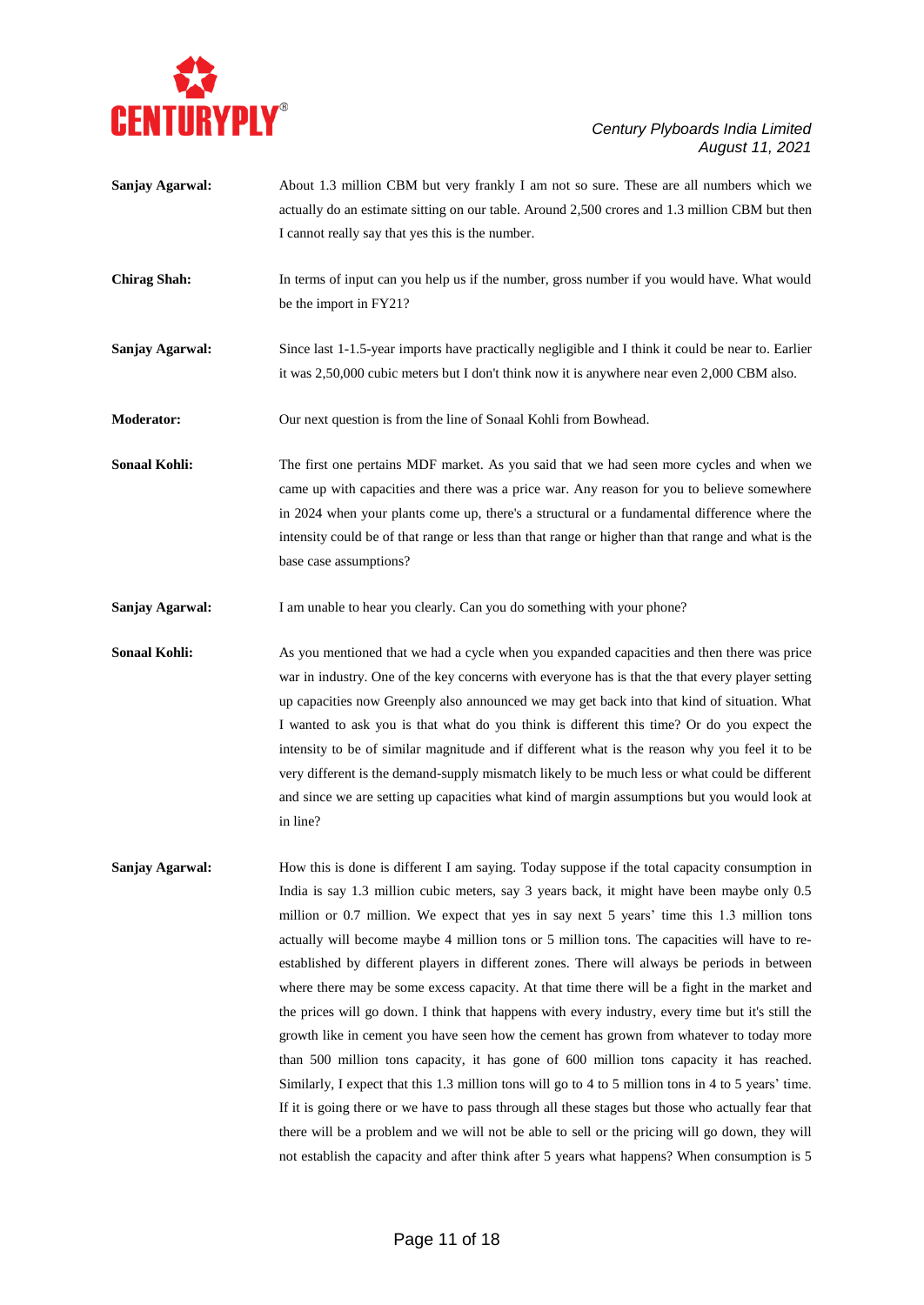

million tons, 5 million cubic meters, at the time still you are a very small player. By this way of increasing and facing the cycles in the market at that time we will be a large player.

- **Sonaal Kohli:** What would be the sizes of market for the long year like let's say 2019 was the last long year we had and out of this 1.2 million is India's production or its India's consumption of imports.
- **Sanjay Agarwal:** Consumption.

**Sonaal Kohli:** Out of which imports would be how large?

**Sanjay Agarwal:** I don't think there is much import.

**Sonaal Kohli:** But this would not being a normal consumption because your first quarter would have been a wash out last year for all the players?

**Sanjay Agarwal:** But then actually at that time then later on when the COVID went away the demand actually increased and it covered up for that gap. We should not say, yes it may be a little lesser than usual but yes not much of a difference of a 50% or 40% or 30% like that.

**Sonaal Kohli:** And as a base case, are you expecting a 20%-25% growth or what is that you have in mind on an annualized basis for this industry?

**Sanjay Agarwal:** Next quarter I am going to present you a report where actually we will tell you about what are our plan in next 3 years' time. Maybe we will try to include a little bit of industry scenario there also. We will try to include a little bit of industry scenario. So that may help you better but right now if you ask me, to tell you see generally yes, we are expecting MDF to grow by 15% to 20% every year. There is no doubt about it but then we are doing some strategy and I think we will present you better number next time.

**Sonaal Kohli:** Secondly on your plywood business what kind of long-term margins are you targeting now or that also you would like to share post Q1 only?

**Nikita Bansal:** We will share that post Q1 but roughly it will be around in the range of 13% to 14%.

**Sonaal Kohli:** My last question considering when you come back to your normal, let's say no COVID wave or if there is a wave it's gone, you come back to a normal quarter. And there has been lot of raw material inflation. Considering all these factors and pricing power and one-offs in Q4, when you come back to a normal quarter, would you expect your overall EBITDA margin to be higher than what you reported in Q4 and as revenues or lower than that because there were too many adjustments in recent past so as market participant, it's a bit difficult for us to analyze that data. There were employee costs which will further increase also.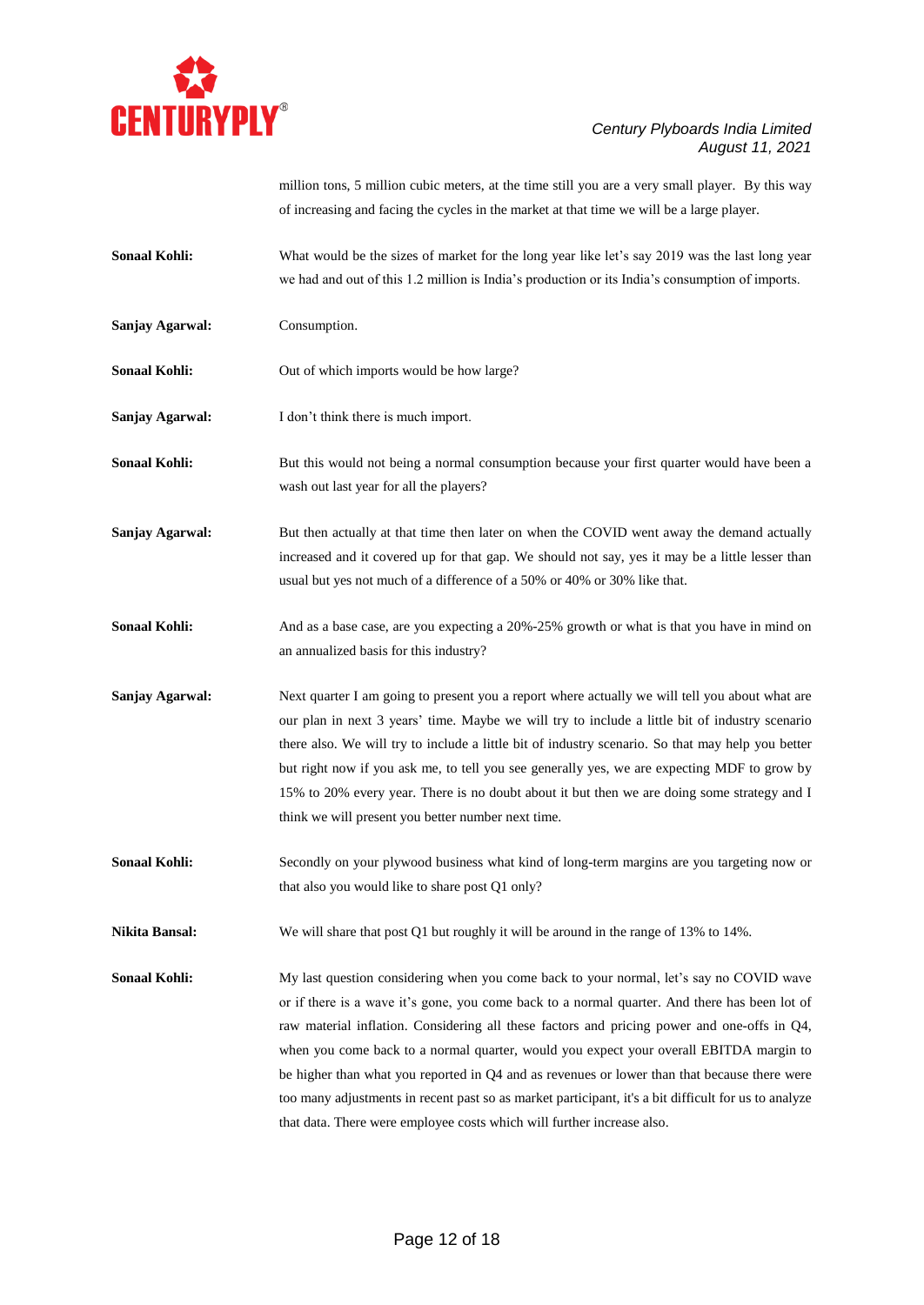

| Sanjay Agarwal:      | Frankly even for us yes, we also expect that yes, the price rise we have taken because of the<br>costs, the prices will go down. We also expect and our margins also should go up. But all these<br>are too dynamic at the moment and the logistics has created such a huge problem across the<br>world. It is not only us but in every area you see. So, which is yes, very difficult, at the<br>moment to forecast. You have seen in every other discussion we ever had we have always been<br>able to tell you a very specific number but at this juncture to tell you, yes you also expect that<br>the cost should go down. The input cost should go down, the prices of chemicals and timber in<br>the Q3-Q4 should go down and our margins should improve. That is what we also believe and<br>we want but to tell you that it will happen is a very difficult thing in this time range. Yes, I am<br>very hopeful. |
|----------------------|---------------------------------------------------------------------------------------------------------------------------------------------------------------------------------------------------------------------------------------------------------------------------------------------------------------------------------------------------------------------------------------------------------------------------------------------------------------------------------------------------------------------------------------------------------------------------------------------------------------------------------------------------------------------------------------------------------------------------------------------------------------------------------------------------------------------------------------------------------------------------------------------------------------------------|
| <b>Moderator:</b>    | We will take our next question from the line of Achal Lohade from JM Financial.                                                                                                                                                                                                                                                                                                                                                                                                                                                                                                                                                                                                                                                                                                                                                                                                                                           |
| <b>Achal Lohade:</b> | My question is with respect to the distribution side. I recall that you were trying to rework or<br>make some changes at that under-distribution side for the plywood. Can you help us<br>understand where are we and what kind of benefit have, we realized of expect it to come in or<br>whatever 12 to 18 months?                                                                                                                                                                                                                                                                                                                                                                                                                                                                                                                                                                                                      |
| Nikita Bansal:       | I think what you are talking about is that we were trying to go to III Tier towns etc. Is that what<br>you are talking about or because you cannot change the model of distribution.                                                                                                                                                                                                                                                                                                                                                                                                                                                                                                                                                                                                                                                                                                                                      |
| <b>Achal Lohade:</b> | They have something Go-to-market strategy as well, if I recall this with the distribution?                                                                                                                                                                                                                                                                                                                                                                                                                                                                                                                                                                                                                                                                                                                                                                                                                                |
| Nikita Bansal:       | So, see these strategies is in place and we are working it's there, it's happening in one or two<br>branches and then we will roll out to other branches but this is something that takes time. I<br>don't think such changes can happen overnight or even for that matter, can happen over 6<br>months. It's a journey of 2 to 3 years where you will see a change that will, in how our industry<br>is going to start selling and we are hoping that we are the leaders and because of that we will<br>be the one who will change this industry.                                                                                                                                                                                                                                                                                                                                                                        |
| <b>Achal Lohade:</b> | In terms of normal, not for the quarter but in general what is the contribution from Tier III<br>towns and below or can you split if you could help us, broad color?                                                                                                                                                                                                                                                                                                                                                                                                                                                                                                                                                                                                                                                                                                                                                      |
| Nikita Bansal:       | No, it's very tough for me to give that number.                                                                                                                                                                                                                                                                                                                                                                                                                                                                                                                                                                                                                                                                                                                                                                                                                                                                           |
| <b>Achal Lohade:</b> | My another question was I recall last quarter we had talked about some study where we have<br>appointed a consultant in order to look at the cost optimization. Any perspective, any color you<br>could provide on that?                                                                                                                                                                                                                                                                                                                                                                                                                                                                                                                                                                                                                                                                                                  |
| Keshav Bhajanka:     | We had a point of BCG, towards cost optimization and the results have been very good. It's<br>difficult to quantify as in because the first quarter in operations was highly disturbed quarter on<br>account of COVID but I am sure that long-term the benefits will be very substantial.                                                                                                                                                                                                                                                                                                                                                                                                                                                                                                                                                                                                                                 |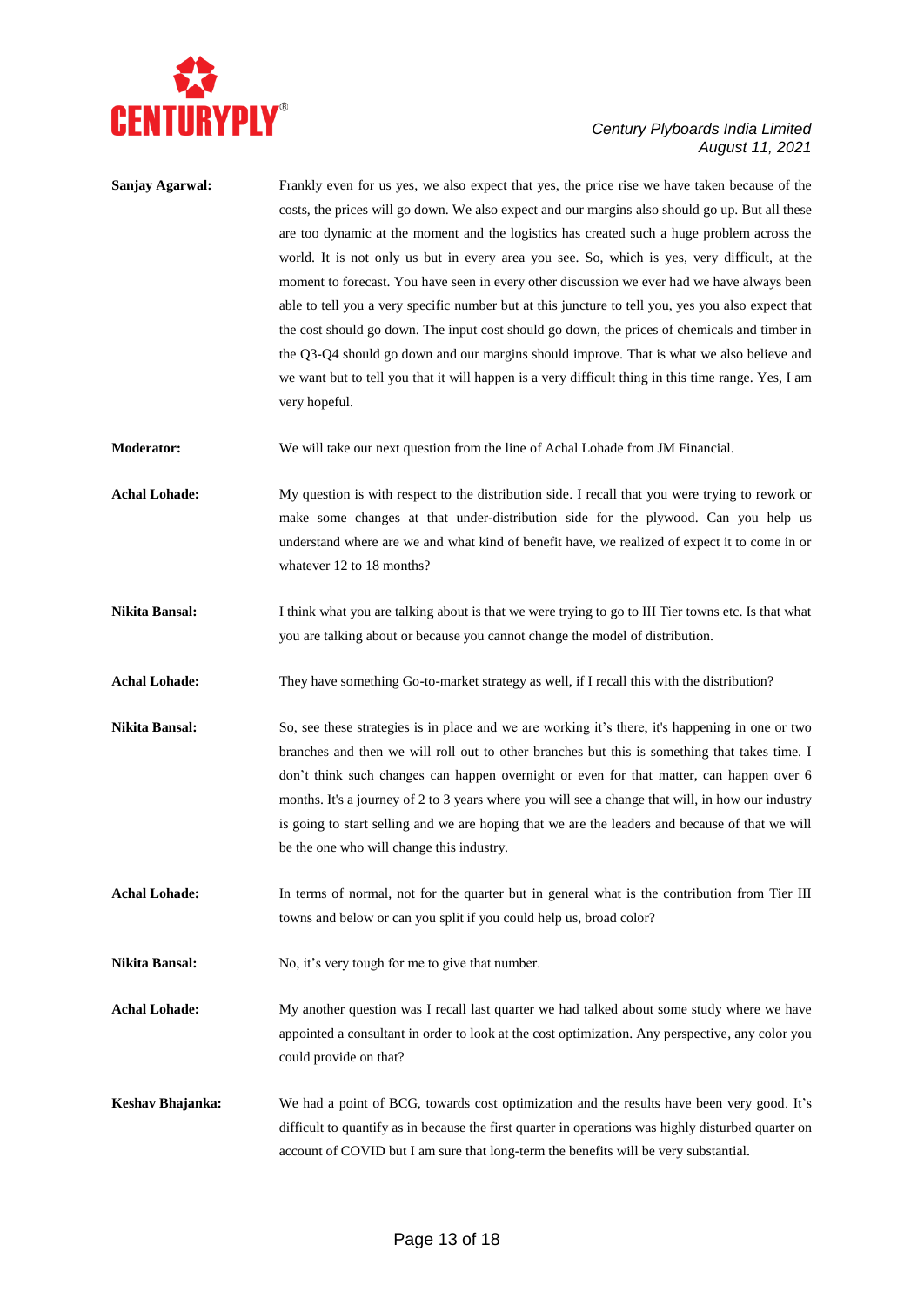

| <b>Achal Lohade:</b> | Would you able to give some sense in terms of what kind of benefits we should have in terms<br>of either asking it or percentage?                                                                                                                                                                                                                                                                                                                                                                                                                                                                                                                                 |
|----------------------|-------------------------------------------------------------------------------------------------------------------------------------------------------------------------------------------------------------------------------------------------------------------------------------------------------------------------------------------------------------------------------------------------------------------------------------------------------------------------------------------------------------------------------------------------------------------------------------------------------------------------------------------------------------------|
| Keshav Bhajanka:     | We have incurred a cost of about 9 to 10 crores on the entire size and I believe that we will get<br>at least 2X in terms of annual returns going forward.                                                                                                                                                                                                                                                                                                                                                                                                                                                                                                        |
| <b>Achal Lohade:</b> | Another question with respect to the given the cost inflation, given the supply disruption etc.<br>have you seen disruption at the unorganized and are they coming back or we are still pretty<br>much severely impacted in the plywood business?                                                                                                                                                                                                                                                                                                                                                                                                                 |
| Keshav Bhajanka:     | I think all across you would see that there's tremendous pressure on the unorganized sector and<br>the plywood, laminating so on, so forth aren't very different. They are taking a lot of time to<br>get their working capital cycle back on track. They are taking a lot of time to get production<br>back in track. One thing that we have done we took a huge call to continue production during<br>the COVID month as far as government guidelines permitted. And because of this I think we<br>are in one of the best positions in terms of inventory that we have been in our history. I think<br>going forward this is going to be an opportunity for us. |
| <b>Achal Lohade:</b> | Just a clarification, I think Sanjay ji talked about UP project, so with respect of particle board<br>related question. So just sort of checking, is there a possibility of UP project revival or we have<br>kind of finalized this out?                                                                                                                                                                                                                                                                                                                                                                                                                          |
| Keshav Bhajanka:     | That was dropped. We have never dropped the UP project. That's the question of timing. So of<br>course, over the course of time you cannot do 10 expansions in just one go but UP as<br>government dropped, it was a very lucrative ventures and it has been postponed to maybe 2<br>years-3 years later because of the licensing issues etc. that are took place. Going forward when<br>do establish UP definitely there will be a scope for particle board in UP.                                                                                                                                                                                               |
| <b>Achal Lohade:</b> | Sorry I am just digging in into that. With respect to, if I recall it was a combination of a<br>particle board and MDF and given you are setting up we are adding a Brownfield expansion in<br>Hoshiarpur and large part will be in downtown. Would there be a need for a MDF in your<br>opinion and in next years' time or can it be a standalone particles board project?                                                                                                                                                                                                                                                                                       |
| Keshav Bhajanka:     | China's MDF consumption is 40 times that of India. And we start working on a project 3 years<br>from now, it will take at least 4.5-5 years to come to completion, I think there is ample scope.<br>Going forward we will definitely chalk it out as the MD has said. We will be giving the<br>projection for the foreseeable 2-3 years in the next quarter.                                                                                                                                                                                                                                                                                                      |
| <b>Moderator:</b>    | Our next question is from the line of Jignesh Kamani from GMO & Co.                                                                                                                                                                                                                                                                                                                                                                                                                                                                                                                                                                                               |
| Jignesh Kamani:      | Just wanted to check on the MDF side. So, under plain MDF your realization is up by around<br>10% quarter-on-quarter versus 4% to 6% price hike. So fair to assume there in fourth quarter<br>also we took a price hike and it was more back end enhanced or 10% price hike was                                                                                                                                                                                                                                                                                                                                                                                   |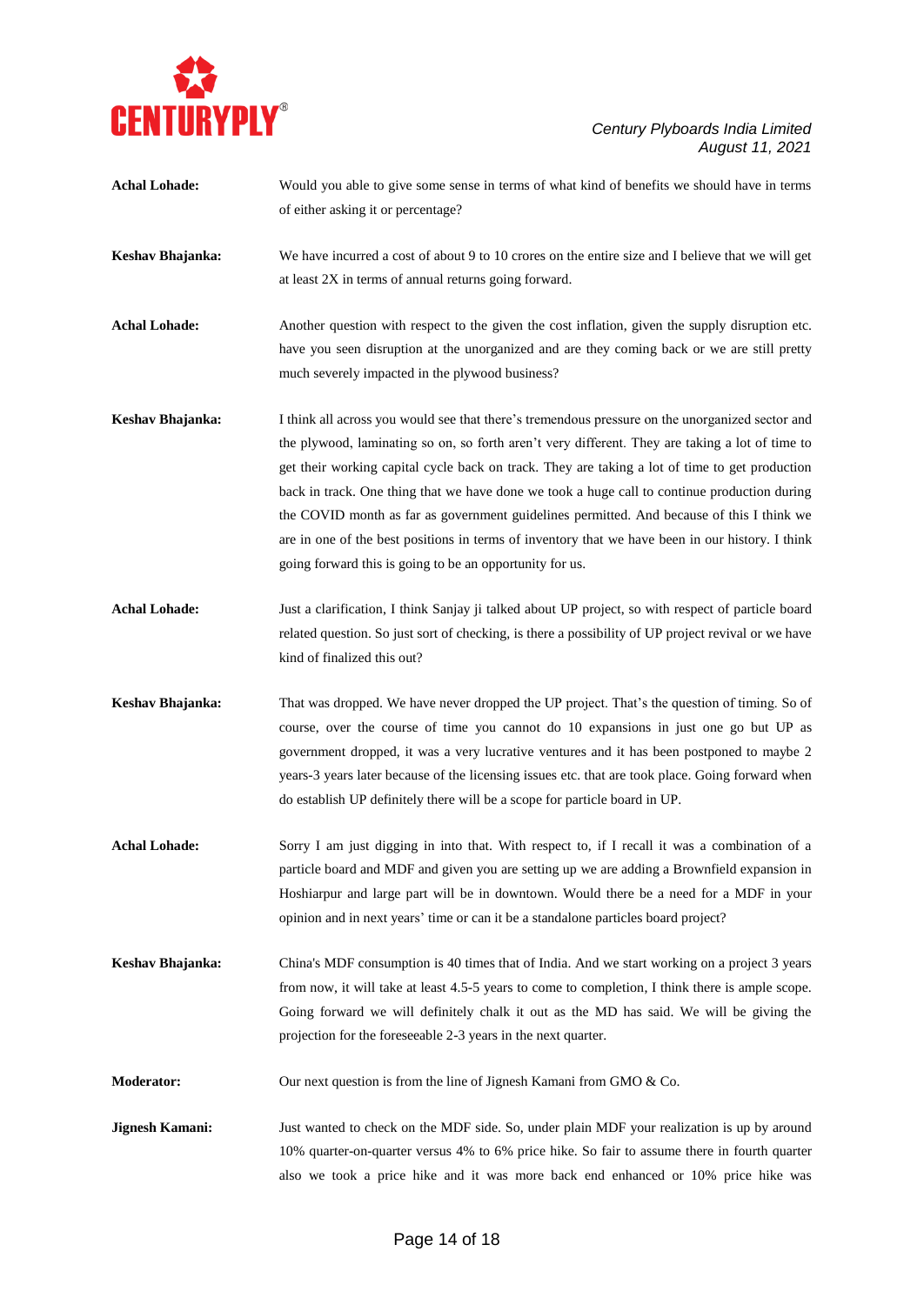

combination of both fourth quarter and the first quarter. That's why q-o-q price hike increase, realization increased 10%?

**Sanjay Agarwal:** I just told that in Q1 we have taken a price rise of about 4% and in two thicknesses we took about 15%-16% price rise. So, the average price increase may have been 6% or 6.5% and maybe there is some impact of whatever price rise we took in Q4. They were also in differentdifferent stages and times. They have been into full impact in. This I am telling is only because of my hindsight that do not have a calculation in front of me. We have not calculated it. But yes, these are the only reasons and some reason could be the sale of a little bit of higher quality product like our plywood plus and…

**Jignesh Kamani:** I want to know mainly on the plain MDF not on the pre laminates where there is a 10%?

**Sanjay Agarwal:** Frankly I have not seen the data into the depth, so unable to really tell you.

**Jignesh Kamani:** Second thing in extension of that; we reported a highest gross margin in the MDF, 43%-45% versus even 40.7% last quarter and much high. So, this kind of gross margin is sustainable in MDF and to extension of that operating margin, we reported around 28% despite lower volume again this quarter so assuming that if we run to 100% of volume in normal non-COVID times then margin can touch to (+30%) considering we already did a 28% this quarter?

**Sanjay Agarwal:** What the BCG project was mostly around MDF. We certainly do hope that we will get a jump, a little bit of a jump but still I will maintain what I said earlier that we work around this 26% to 28% EBITDA and we try to ensure all the machineries in the company come into full action when there is a when it takes one change is there in this. If the BCG project is sustainable and we are trying our best to sustain it then yes it should go up a little bit.

**Jignesh Kamani:** So current gross margin of 43.5% is sustainable right?

**Sanjay Agarwal:** I am looking at basically this EBITDA of 26% to 28%, it may go to come to 29-29.5 or maybe whatever. So yes, what you are saying is also a sustainable because it is related to.

**Jignesh Kamani:** Is there any further pressure on the input side which might force us to take a price hike or now with our current price hike of 4% to 5% which we took on first quarter in put everything is normal now.

**Sanjay Agarwal:** Presently yes, it is normal but as a manufacturer we are always trying to increase the price by 1%-2% you know there is a small increase of 1%-2% do not hurt the market they are very easily accepted and if duties would have come it would have been much easier for us to implement the price hike and if it does not come like CVD and anti-dumping has already been canceled and the CVD does not come then it will be difficult for us to improve our prices. But yes, we are already my thinking is that we will be able to improve a little bit.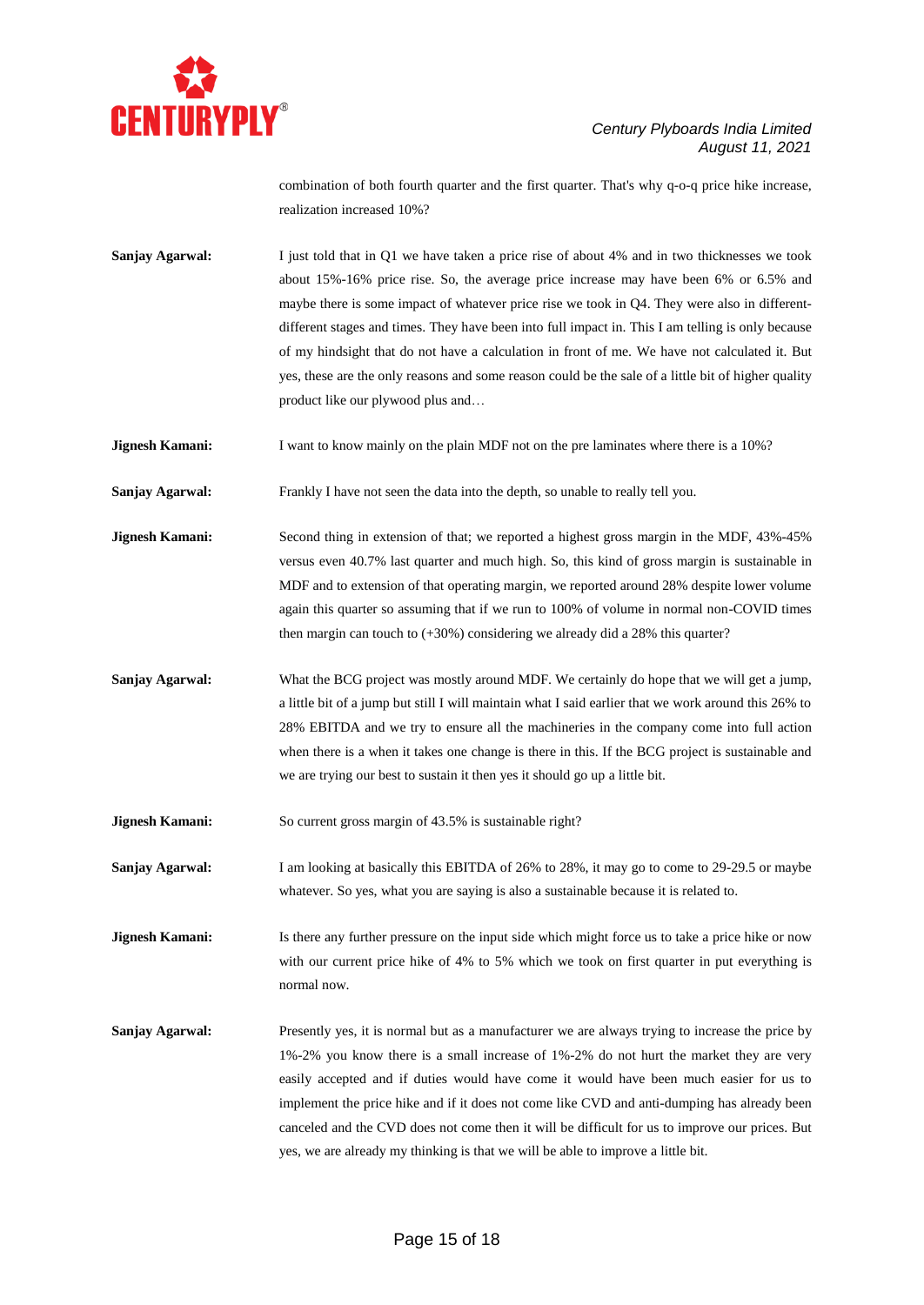

| <b>Moderator:</b>     | The next question is from the line of Praveen Sahay from Edelweiss Financial.                                                                                                                                                                                                                                                                                                                                                                                                                                                                                                                                                                                                                                                                                                                                                                                                                                                                                                                                                                                                                             |
|-----------------------|-----------------------------------------------------------------------------------------------------------------------------------------------------------------------------------------------------------------------------------------------------------------------------------------------------------------------------------------------------------------------------------------------------------------------------------------------------------------------------------------------------------------------------------------------------------------------------------------------------------------------------------------------------------------------------------------------------------------------------------------------------------------------------------------------------------------------------------------------------------------------------------------------------------------------------------------------------------------------------------------------------------------------------------------------------------------------------------------------------------|
| <b>Praveen Sahay:</b> | It is related to price hike so in the plywood segment as you had already said that 2% around of<br>a price hike you had taken but the two of your smaller division in the plywood segment only<br>Décor Ply and the commercial veneer sequential side on the YOY side the relation were down.<br>So, is there any different color on that?                                                                                                                                                                                                                                                                                                                                                                                                                                                                                                                                                                                                                                                                                                                                                                |
| Sanjay Agarwal:       | So, the commercial veneer at some time Century Plywood was the largest commercial veneer<br>making company in the country. Whether we were the first one to start in India with imported<br>logs but now practically it's an insignificant area for us. We only focus on our own raw<br>material procurement; so that we are not heart our plywood manufacturing is not hard. That's<br>why we put up the unit in Myanmar and that's why we have now because Myanmar after the<br>problem with the coupe, the supply or the running of the unit is very difficult. So now we are<br>getting most of our supplies from our own unit in Gabon. So commercial veneer is not<br>important to us and the price change is because we have the material coming from Myanmar<br>was better than this but was little costlier and the material coming from Gabon is actually<br>Okoume based which is little cheaper. So, the per cubic-meter prices will go down but yes<br>that's okay. It's not our focus at all in anyways. As far as the decorative plywood is concerned,<br>I will request Keshav to answer. |

- **Keshav Bhajanka:** So, in decorative plywood, the product mix has changed. During the first quarter lower price products have foregone and as such there is a drop in realization. Going forward I do not see this lasting but maybe for another quarter realizations might be a little subdued.
- **Praveen Sahay:** The next question is on the MDF. As Keshav has also highlighted that China is a 40X of India in the consumption side, we are very small in that. Another the side multiple times you had said that whenever there is a new capacity come in the prices go down. If there is a demand in the market and that's a huge demand in the market then if some capacities are coming why the prices expected to go down or in the past has it gone down?
- **Sanjay Agarwal:** You see the demand and supply gap cannot be equal to the new plants the new plants are of 600 to 800 cubic-meters per day and they are mostly of this capacity will be consumed in that zone. If the plant comes in southern zone that most of the capacity is supposed to be consumed in southern zone actually. So, the chances of prices green down when a new plant comp up is very high. Yes, it may not happen if the market actually absorbed it yes it may not happen. But if you ask me the probability, the probability 80% of the time the prices will go down and 20% or 10% of the time prices may not go down. When our Hoshiarpur plywood MDF unit came up at that time the prices did not go down, but the moment Green's unit came up in the south at that time it fell because they stopped supplying all there not finished products into south totally they stopped whether they started exporting from south zone to north zone. Then the prices went down. So, what you are saying is also right because when the century's plant came up at the time the prices did not go down because the market immediately absorbed it.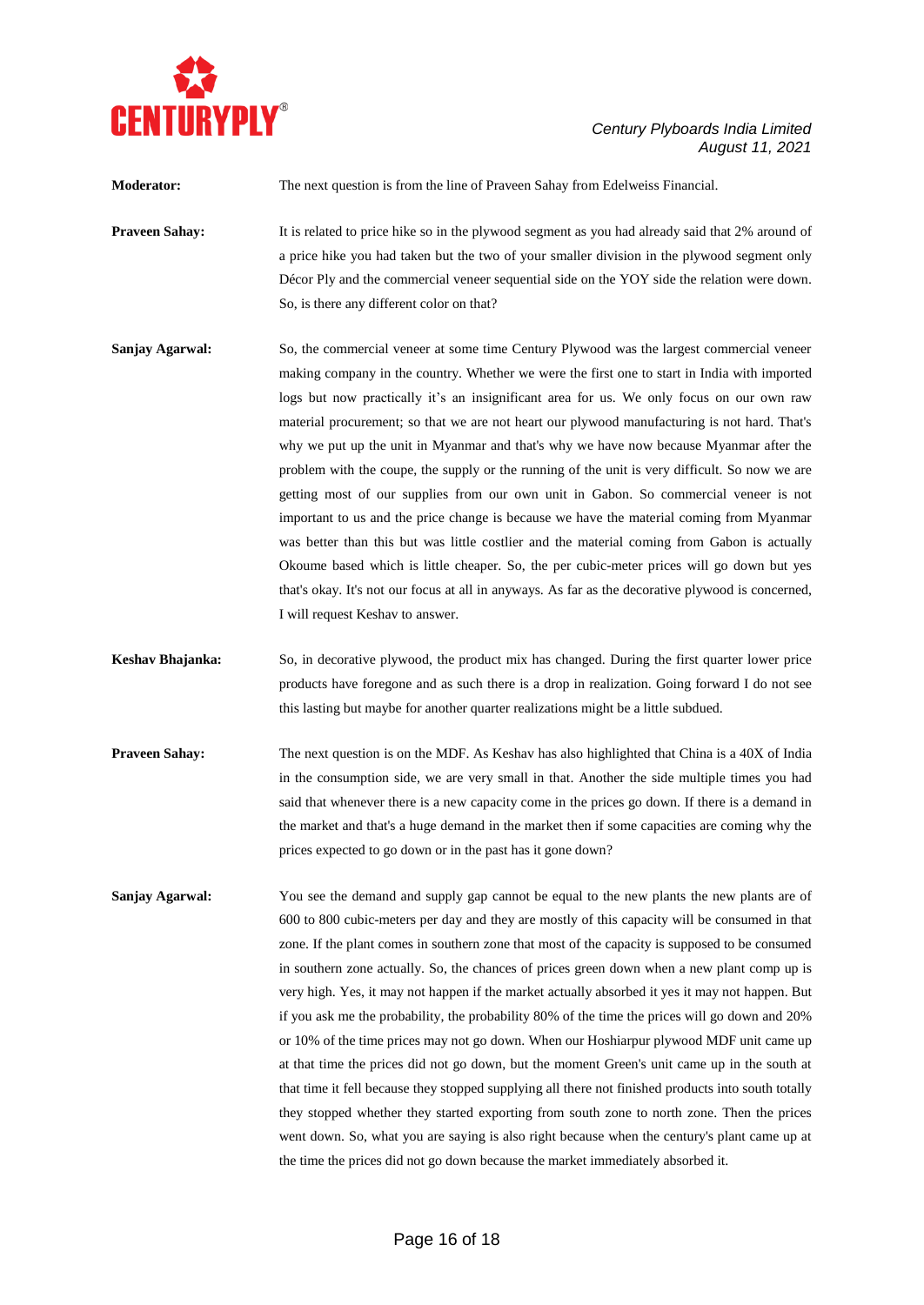

| <b>Moderator:</b>     | The next question is from the line of Shanti Patel from Shanti Patel Investments.                                                                                                                                                                                                                                                                                                                                                                                                                                                                                                                                                                                                                                                                                                                                                                                                                                                                                                                                                                                                                       |
|-----------------------|---------------------------------------------------------------------------------------------------------------------------------------------------------------------------------------------------------------------------------------------------------------------------------------------------------------------------------------------------------------------------------------------------------------------------------------------------------------------------------------------------------------------------------------------------------------------------------------------------------------------------------------------------------------------------------------------------------------------------------------------------------------------------------------------------------------------------------------------------------------------------------------------------------------------------------------------------------------------------------------------------------------------------------------------------------------------------------------------------------|
| <b>Shanti Patel:</b>  | My question is market share in the respect of various verticals in India and who are our main<br>competitors?                                                                                                                                                                                                                                                                                                                                                                                                                                                                                                                                                                                                                                                                                                                                                                                                                                                                                                                                                                                           |
| Sanjay Agarwal:       | You see in organized market if you were talking as far as plywood is concerned, we've a 30%<br>market share is organized plywood market. If you're talking overall plywood market maybe we<br>have about 6% market share in the country. As far as laminated is concerned Keshav can you<br>answer.                                                                                                                                                                                                                                                                                                                                                                                                                                                                                                                                                                                                                                                                                                                                                                                                     |
| Keshav Bhajanka:      | As far as laminated is concerned, we would have close to 78% of the overall market share and<br>we would have $(+25%)$ on the organized market share.                                                                                                                                                                                                                                                                                                                                                                                                                                                                                                                                                                                                                                                                                                                                                                                                                                                                                                                                                   |
| <b>Nikita Bansal:</b> | The competition that we have is Greenply, is our only competition in terms of national player<br>otherwise there is some competition in terms of regional players but more is in the unorganized<br>sector that is why we launched a brand called Sainik in plywood which we are trying to<br>compete with the unorganized sector.                                                                                                                                                                                                                                                                                                                                                                                                                                                                                                                                                                                                                                                                                                                                                                      |
| <b>Shanti Patel:</b>  | After GST came into picture what is the scenario the things are improving for organized sector<br>or it is as it was?                                                                                                                                                                                                                                                                                                                                                                                                                                                                                                                                                                                                                                                                                                                                                                                                                                                                                                                                                                                   |
| Sanjay Agarwal:       | You see after GST we expected the change to be larger but yes it has not happened to the<br>extent, we expected but we see till now the government has started that permit system also a<br>road permit but that is only applicable to very big players. As soon as that it starts coming<br>down to 50 crores or 20 crores or 10 crores annual then it will make a bigger impact on them<br>because right now even the smaller even today are able to sell it without the GST also, because<br>in plywood even the final buyer is very happy buying it without the GST. So, when the person<br>is investing in his own house at that time, he is very happy to buy your plywood without<br>paying a GST. So, he's able to save some money. It is actually happening from top to bottom<br>and only the road permit is one area which can probably do some more help to us. But in the<br>present situation you see because of the logistic is known because of our advertising the<br>market is changing but it is not changing very fast, it is changing very slowly towards the<br>organized player. |
| <b>Moderator:</b>     | The next question is from the line of Karan Bhatelia from Asian Market Securities.                                                                                                                                                                                                                                                                                                                                                                                                                                                                                                                                                                                                                                                                                                                                                                                                                                                                                                                                                                                                                      |
| Karan Bhatelia:       | I just wanted to understand what is the price difference now between the imported MDF and<br>what we are able to sell in the domestic market, just wanted to understand the delta now that<br>the international prices are also perming up?                                                                                                                                                                                                                                                                                                                                                                                                                                                                                                                                                                                                                                                                                                                                                                                                                                                             |
| Sanjay Agarwal:       | Actually, I don't have the answer very frankly I do not have the right answer to give you<br>because plywood is now MDF is being exported from India in a large number and Green is                                                                                                                                                                                                                                                                                                                                                                                                                                                                                                                                                                                                                                                                                                                                                                                                                                                                                                                     |